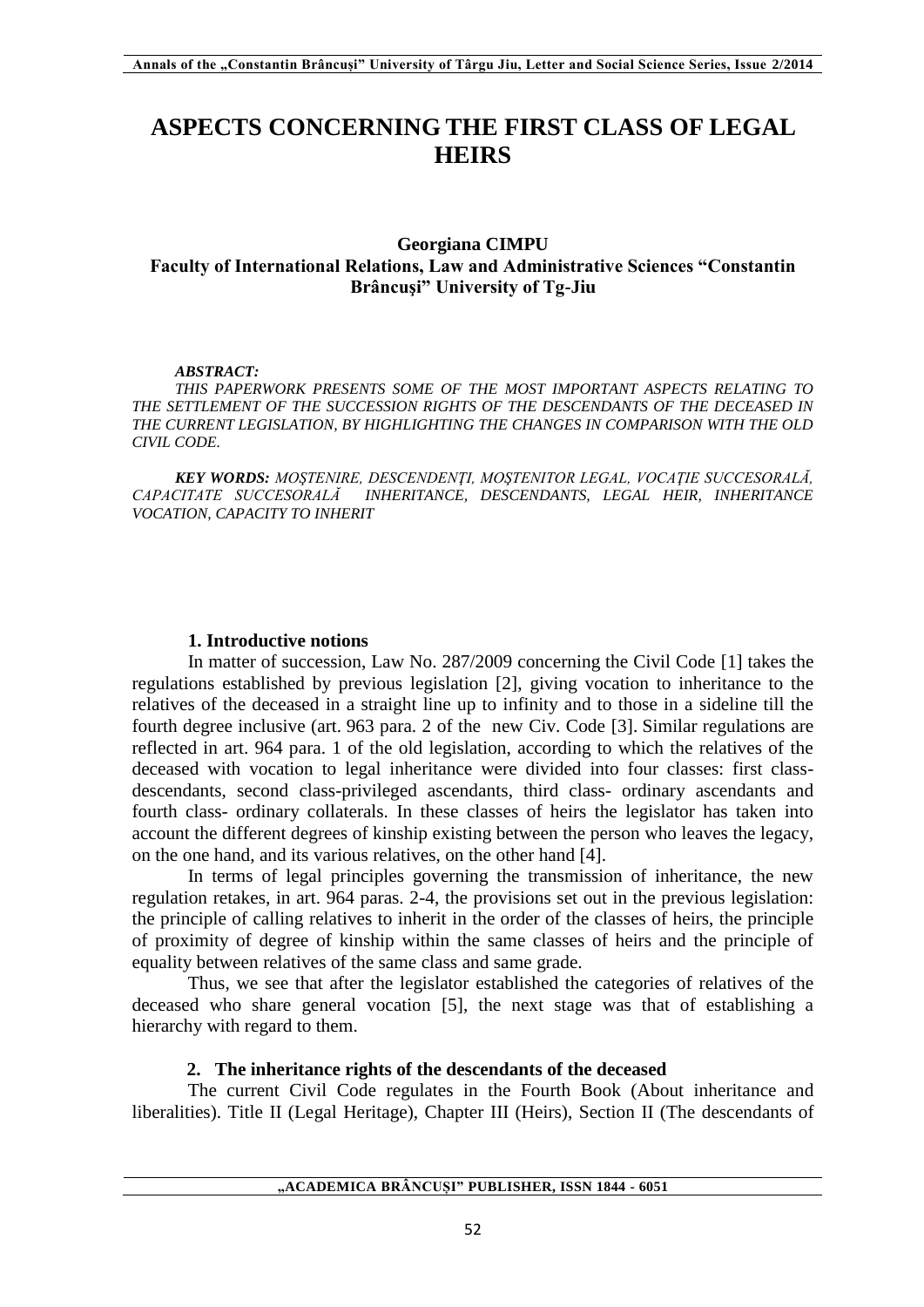the deceased), art. 975, the right to the inheritance of the deceased for the first class of heirs, namely, the descendants.

First class of relatives called to the deceased`s legacy includes, according to the provisions of article 975 para. 1 of the new Civil Code, his children and their descendants in straight line indefinitely, regardless of weather they resulted in marriage or ourside of it.

Art. 669 [6] of the old regulations had a similar content, except to specify that descendants are entitled to inheritance parents regardless of gender and that would result from different marriages.

Regarding the first part of the legal text, we must have in mind that the principle of gender equality is governed by the law, as principle in art. 4 para. 2 and art. 16 para. 1 of the Constitution, for which we consider inspired the choice of the legislator to not resume in the new regulation this provision.

We should also mention that the legislator of the new Civil Code, in Book II (About Family), regulating parentage, stipulates in art. 448 that children have equal rights, regardless of their origin from the same marriage, different marriages or outside the marriage.

So, as concerning the successional vocation of descendants, it presents no legal effect the cancellation or nullity of marriage of parents [7], indicating that descendants resulting from different marriages will inherit only their common parent.

In equal measure, as we mentioned earlier, this category also includes children resulting from outside the marriage, provided that the bond of filiation is established by one of the means provided by law. If the court order establishing paternity to the de cuius is pronounced after his death, occurred during the litigation process, so established parentage child is destined to inherit his father retroactive to the date of conception [8]. In the old legislation the child born out of marriage had inheritance rights only to the mother and her relatives, but he was not conferred any right to the legacy of his father out of marriage.

Together with the children from marriage and outside of marriage, from the first class of legal heirs also are part the adopted children [9]. In this respect, we mention that the adopted and his descendants acquire by the effect of adoption, the rights that the child from the marriage has towards his parents. If the person leaving the inheritance is the adopter, it is not important if the adoption has entire or restricted effects [10], in both cases, the adopted and his descendants can come to the legacy of the adopter [11].

The difference between the two types of adoption will result only in relation between the adopted and his descendants with their natural relatives. In this situation, in the case of the adoption with entire effects these relations cease and so the adopted and his descendants have no inheritance vocation as children or grandchildren, for example. Instead, it should be mentioned that in case of adoption with restricted effects [12], natural family ties are maintained, therefore the adopted and his descendants having succession vocation, as descendants, towards the natural ascendants.

Also, if the adoption was done not by the deceased, but his child or other descendant of his, we must distinguish between adoption with entire effects, where the adopted and his descendants have successional vocation to legacy left by the *de cuius* [13], and the adoption with restricted effects, when the adopted and his descendants will have no vocation to the legacy of the ascendants of the adopter, because this type of adoption does not create any kinship with the adopter's relatives, including his ascendant leaves legacy [14].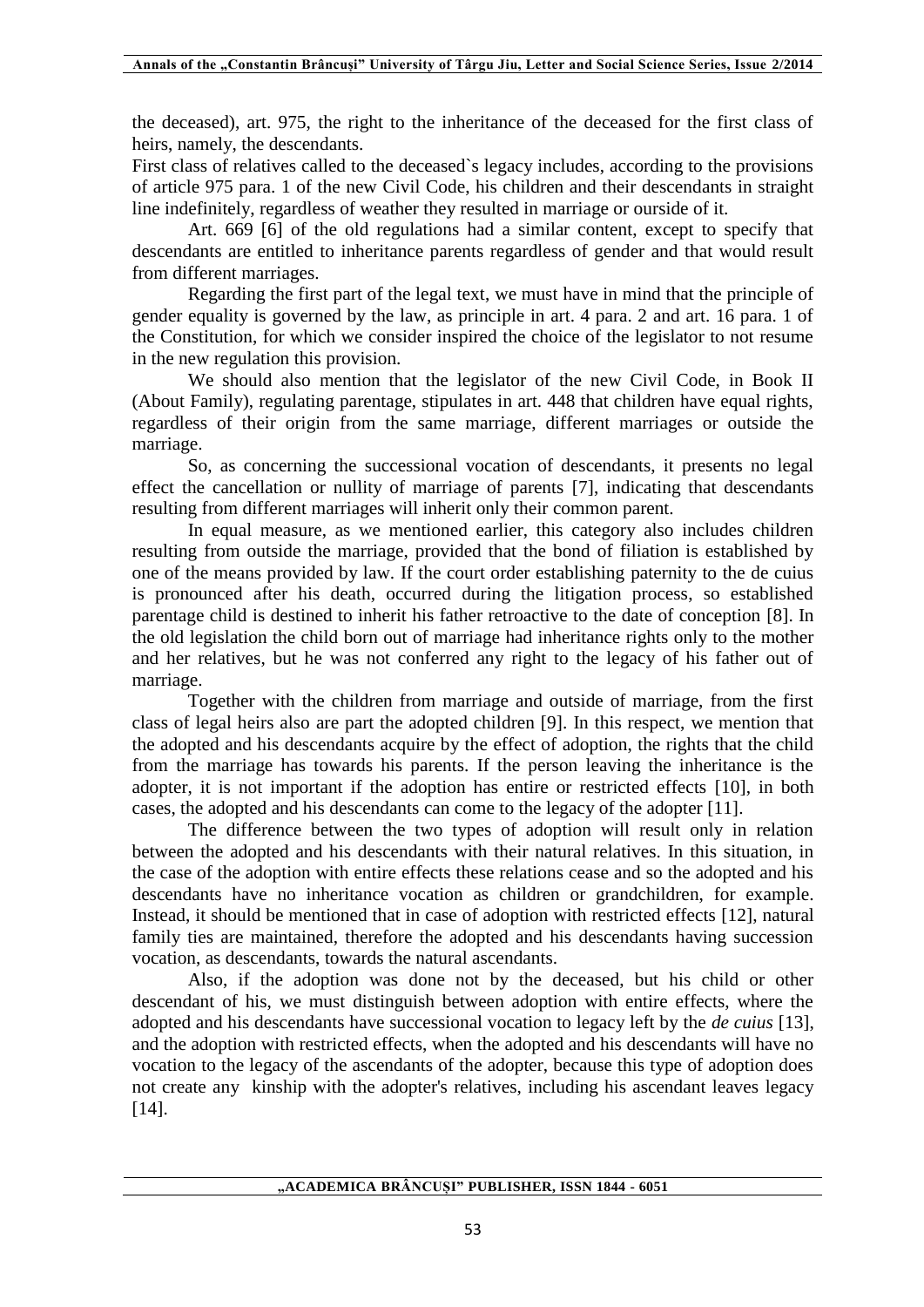We remember that, in all cases, adoption will take the shown effects only if it was made in order and purpose provided by law, if the contrary, the adoption was whether fiction, respectively the scope of its conclusion was other than protecting the superior interest of the child, the sanction is the absolute nullity of adoption. In this sense, we can deduce that the right of inheritance should not be the cause of an adoption, but its effect.

As a novelty, the current Civil Code introduces the art. 441-447, legislation concerning medically assisted human reproduction with third donor, those provisions relating to succession showing applicability and because it creates a family relationship between parents and child, and, consequently, mutual inheritance vocation between these people. According to art. 446 new Civil Code, father has the same rights and obligations to the child born through assisted reproduction with third donor, as compared to a child born through natural conception. Moreover, these rights and obligations subsisting in the person of the mother, although the legislator rightly does not considered necessary such clarification. In conclusion, we can say that the child resulting from assisted reproduction medical third donor is assimilated by the current legislation in the field of natural child.

By the provisions of art. 441 para. 1, the current Civil Code has expressly stated that medically assisted human reproduction with third donor lineage does not generate any connection between the child and the donor. As a result of this provision, we note that the descendant resulted through medically assisted human reproduction with third donor has vocation to inherit the deceased. Note that the resulted descendant can not collect inheritance of third donor, as between the child and the third donor is no vocation to inheritance, mutual or unilateral. The solution chosen by the legislator regarding medically assisted human reproduction with third donor is, in the opinion of some reputed authors [15], among which we concur, fair and necessary.

In conclusion, we affirm that part of the first class of legal heirs are the following categories of descendants:

- Children of the marriage and their descendants;

- Children born out of marriage whose filiation has been established according to the law and their descendants

- Adopted children by de cuius and their descendants, less the descendants of the children adopted with restricted effects before 1997;

- Children resulted from medically assisted human reproduction with third donor and their descendants.

It is important to retain that the presence of the heirs from the class already mentioned remove from inheritance those who are part of the subsequent classes, according to art. 975 para. 2 of the new Civil Code [16].

Also, according to art. 964 para. 2 of the new Civil Code, which provides that when after disinheritance, the relatives from the closest class can not collect the whole inheritance,

the remaining part is assigned to the subsequent class relatives who fulfill the conditions to inherit. Thus, we find that in the new regulation, the legislator expressly provides the possibility that to the inheritance of the deceased to come two classes of heirs, namely forces disinherited heirs from preferred class within the limits set by the successional reserves and then heirs from subsequently class, by respecting the limits of freely disposable portion of the estate [17].

Article 975 para. 2 provides an explicit manner that the provisions of article above applies to descendants class, as a result, in the case of disinheritance of forces heirs are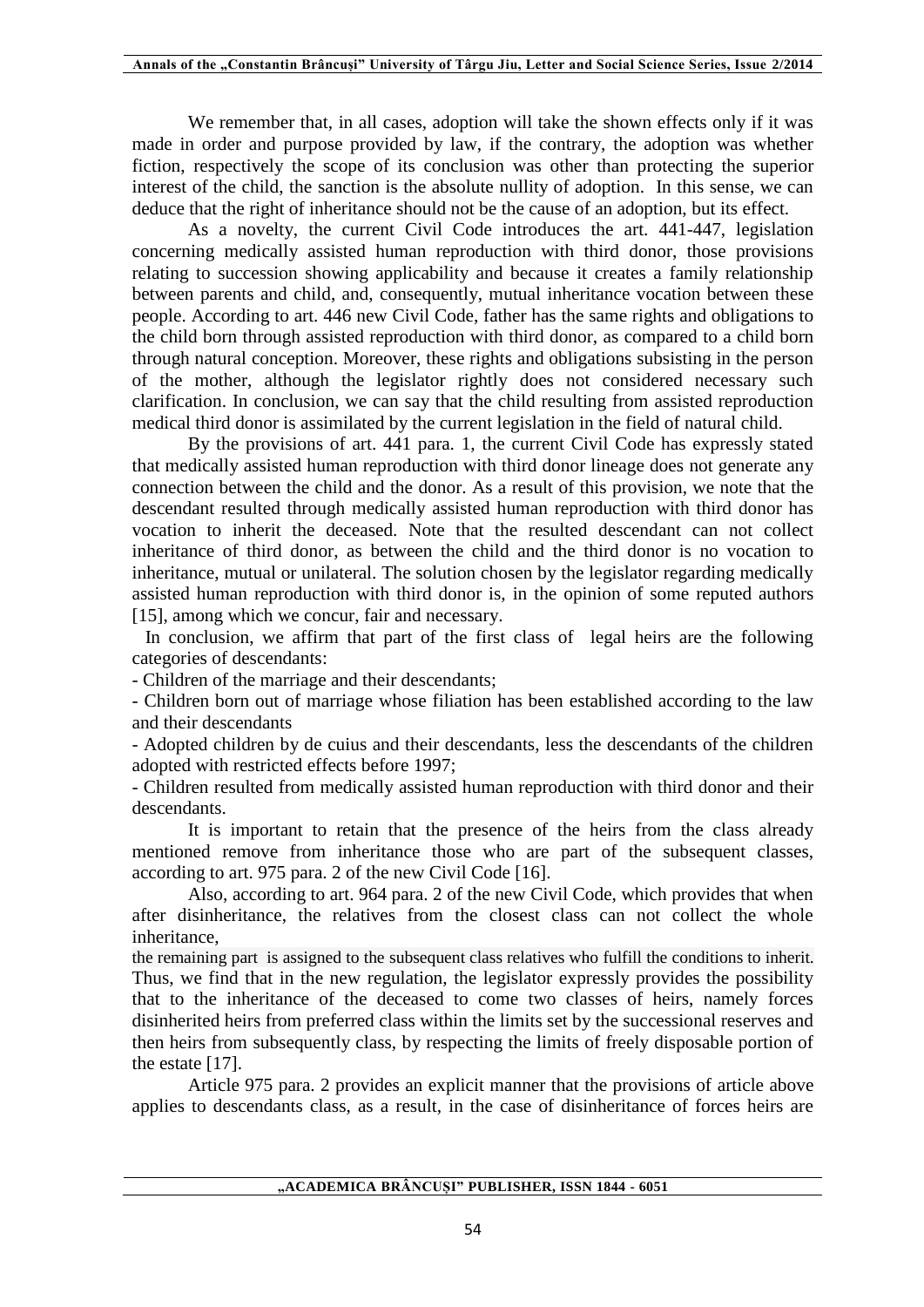being allowed to inherit two classes of heirs, as follows: first class, in the limits of successional reserve and second class, who will collect the freely disposable portion of the estate.

We must bear in mind that the provisions of art. 964 para. 2 shall apply in the case of the first class of heirs only if all descendants were disinherited by the deceased, because we can not omit the provisions of art. 1075 para. 3 of the new Civil Code, which provides that when, after disinheritance, a heir receives a lower share than his legal share, the heir that comes into the contest will be the one to collect the part which would be recovered to the disinherited. In other words, in case of multiple descendants, of which only one is disinherited, the latter will collect only the reserve and others will gather the rest of the inheritance in equal shares. But if all descendants are disinherited, they will collect the reserve, the remaining heritage returning to relatives from the subsequent inheritance class [18].

## **3. The division of inheritance between descendants**

The new regulation provides, in art. 975 para. 4, a regulation similar to that of the art. 669 [19] of the old law, establishing that the legacy or the part of legacy that descendants deserve will be divided between them in equal shares, they come to their own name to inheritance, or by stem, in the case of successional representation [20].

We mention that when they come to inherit by representation the descendants of deceased of subsequent degrees, the division of the legacy of the deceased will be made by stems.

Also, together with descendants or other classes, inheritance can come the spouse of the deceased. To inherit the deceased, the surviving spouse must meet the general conditions required by art. 957-962 of the new Civil Code to inherit ,e.g.. to have successional capacity, successional vocation and to be not unworthy to inherit, but also a special condition imposed by art. 970 of the new Civil Code, namely to have the quality of spouse at the date of opening the inheritance [21].

Regarding the situation in which to the inheritance of the deceased comes also the surviving spouse  $[22]$ , regardless of their number, descendants gather together  $\frac{3}{4}$  of inheritance, according to art. 972 para. 1 of the new Civil Code [23]. It should be emphasized that the new Civil Code expressly establishes a fixed rate of  $\frac{1}{4}$  in what concerns the surviving spouse, this share is, in the opinion of many authors, that we are agree with [24], an entitled share, as the surviving spouse is the one who supported the other in accumulating the wealth.

Establishing proper proportion for the surviving spouse [25] takes precedence over setting the other heirs shares, when coming into the contest with any of the classes of heirs, which means that the surviving spouse part shall be charged to the part of the other legal heirs of the deceased [26].

Although the rule of imputing the surviving spouse share on the estate presents practical utility, the legislature fails to regulate this aspect in the new Civil Code [27].

## **4. Legal character of the right to inheritance of descendants**

Inheritance rights of first class of legal heirs have the following characters:

a) The children of the deceased, that are descendants of first degree, can come to inheritance only by their own name, not by successional representation. The situation is different in the case of the descendants of the children of the deceased, grandchildren or

**"ACADEMICA BRÂNCUȘI" PUBLISHER, ISSN 1844 - 6051**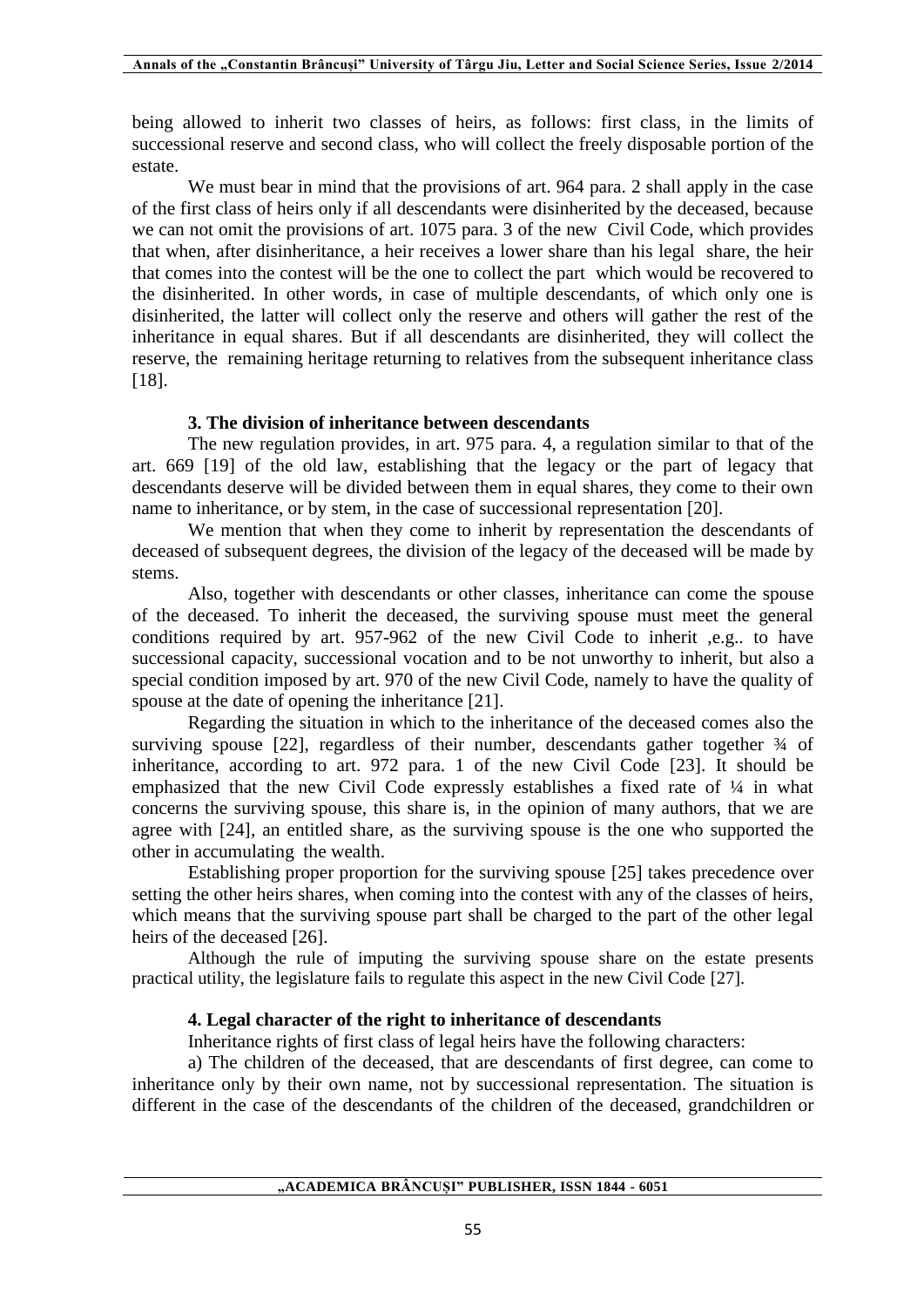great-grandchildren, as example, which may come to inherit both by their own name, when the conditions for representation are not fulfilled, and through this institution, in case of fulfilling these condition .

b) The descendants are force heirs, so liberties made by *de cuius* (gifts or bequests) which affect their reserves are subject of reduction on request. Descendants benefit according to the law, of a part of the inheritance, called reserved share, even against the will of the deceased, concretized by testament. Consequently, if the deceased by inter vivos or mortis causa liberality, prejudice reserve succession, these will be subject of reduction. In light of art. 1088 of the new Civil Code, which provides the reserve of each force heir is half of the share if, in the absence of liberalities or disinheritance, he would have been entitled as a legal heir, we grasp that the reserve of descendants is  $\frac{1}{2}$  of the inheritance if they do not come into together with the surviving spouse of the deceased and 3/8 of the inheritance (half of 3/4), in the opposite situation.

We believe that the new regulation, which establishes a unique rate determining successional reserve, it is realized an appropriate simplification in this area and at the same time, it mantained a full equality between forces heirs concerning the amount of reserve.

c) Descendants are seizinarry heirs, according to art. 1126 of the new Civil Code. Therefore, to assess the quality of the certificate of inheritance heirs or by judicial way. descendants and any other seizinarry heir acquire by law the possession in fact of the inheritance. Seizin confers, besides possession in fact of the patrimony of inheritance, and the right to manage these assets and to exercise the rights and actions of the deceased without prior certification of the quality of heir [28].

Descendants are required to report donations received from the person who leaves legacy if the donation was not made in exemption from being registered [29. In other words, the descendants are required to report (to return to the estate) of donations from the deceased, without exemption from being registered, when they come to the inheritance together with surviving spouse, according to art. 1146 of the new Civil Code. These categories of heirs are required to report donations, unless they had concrete vocation to the legacy of the deceased, where it would be opened at the time of donation. We mention, however, that this obligation is removed by renunciation to the inheritance.

#### **Conclusions**

In our opinion, the new Civil Code provides, in matters of successional rights of descendants, an appropriate regulation, taking in some cases already mentioned, certain provisions enshrined by the old Civil Code, or, conversely, eliminating provisions which have no longer utility.

We opinate also, that the new legislation in successional matters brings, in the same time, additions required, through provision with novelty character.

#### **REFERENCES**

- [1]. It was published in the 'Official Gazette of Romania', Part I, no. 511 of 24 July 2009 and entered into force on 1 October 2011.
- [2]. Civil Code of 1864 was published in the "Official Gazette of Romania'', Part I, no. 271 of 4 December 1864.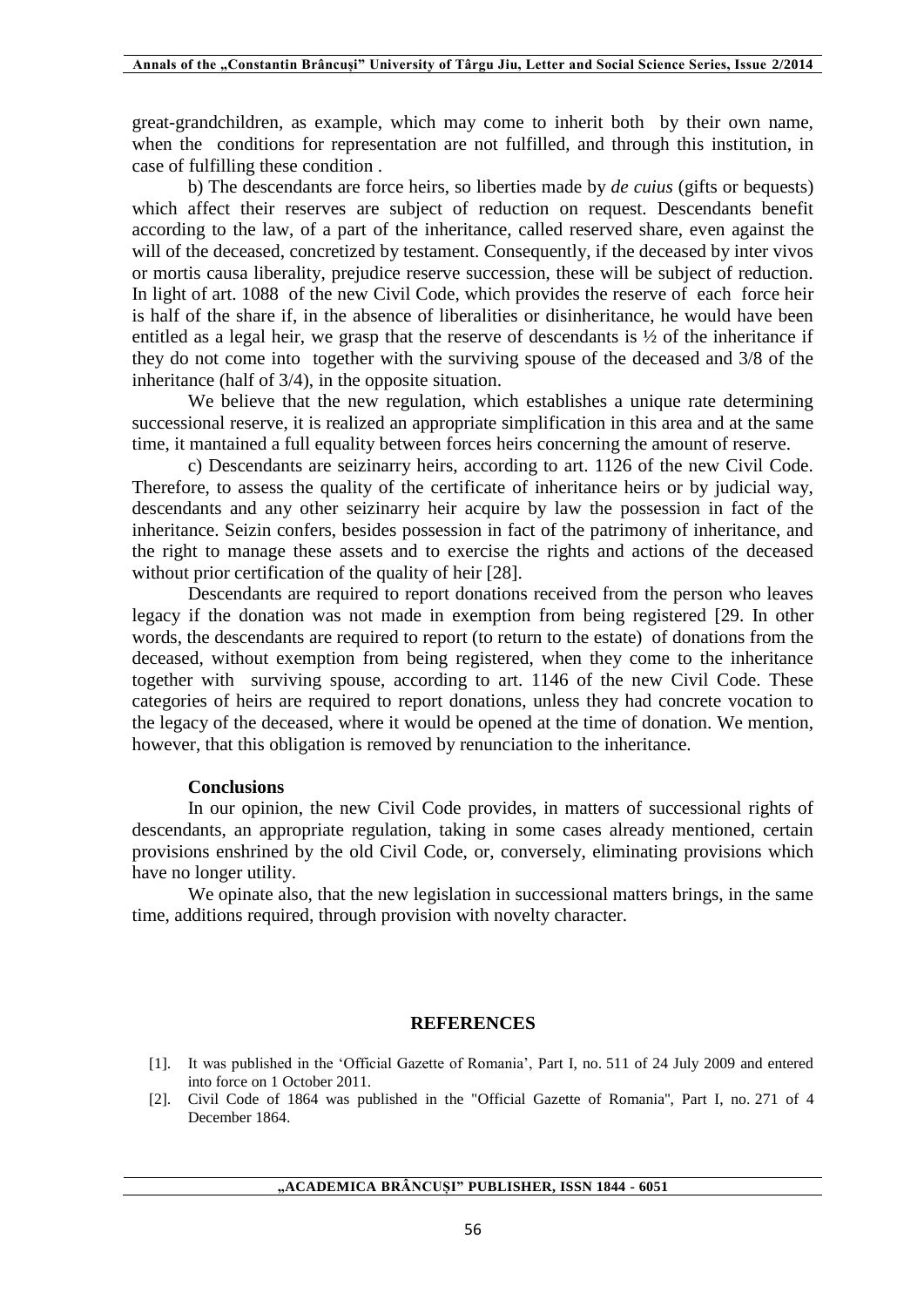- [3]. According to art. 963 para. 2, "descendants and ascendants have vocation to inherit regardless of their relationship to the deceased, and collaterals only to the fourth degree inclusive."
- [4]. F. Deak, R. Popescu, *"Treaty of Successional Law",* Vol I-Legal Inheritance, Third edition, updated and revised, Juridical Universe Publishing House, Bucharest, 2013, p 206.
- [5]. Do not confuse the general nature of vocation inheritance, which means that we are in the presence of conditions that must be satisfied by any testamentary or legal heir, with general legal vocation, which have all degree relatives of the deceased, existing the possibility that only one or some of them also to have also specific legal vocation.
- [6]. According to art. 699 of the old Civil Code, children or their descendants succeed the father, mother, grandfathers, midwives and any other ascendant, irrespective of sex and even it they are born from different marriages.
- [7]. Article 305 of the new Civil Code expressly provides that: "The nullity of marriage has no effect on children, who keep the situation of children from marriage".
- [8]. A. Bacaci, Gh. Comăniţă "Civil Law. Successions ", Juridical Universe Publishing House, Bucharest, 2013, p 48.
- [9]. Provisions relating to adoption are found in art. 451 and 470 para. 2 of the new Civil Code, an identical legal status allocating the current legislation in matter, Law no. 273/2004 concerning the legal status of adoption subsequently amended and completed.
- [10]. It should be noted that, since the adoption with restricted effects occurred at a time when it was still allowed (the case of adoptions before 1997), it will produce specific effects, including successional matters, even after the legislator renounced to this institution, repealing it. In this regard, the principle tempus regit actum is applicable and it could not support the transformation over time of restricted adoption to one with entire effect.
- [11]. F. Deak, R. Popescu, *op. cit.,* p. 208.
- [12]. Government Emergency Ordinance no. 25/1997 concerning adoption, approved and amended by Law no. 87/1998, was the act which established a unique form of adoption, before this moment, the adoption could be both with entire effects and restricted effects. This was expressly repealed and replaced by Law no. 273/2004.
- [13]. The term is an abbreviation of the formula of Roman Law is de cuius succesionis (rebus) agitur- one of whose inheritance / property / is about.
- [14]. F. Deak, R. Popescu, *op. cit.,* p. 209.
- [15]. I. Genoiu, "The right of inheritance in the Civil Code", Edition 2, CH Beck Publishing House, Bucharest, 2013, p 78.
- [16]. According to this art.:'' Descendants removes deceased heirs of the other classes and come to inheritance in order of proximity degree of kinship.''
- [17]. For the situation of the surviving spouse competes with two classes (subclasses) of heirs only possible in case of disinheritance of legal heirs who are benefiting of the reserve, in accordance with law, see R. Peptan, D-M. Dijmărescu, "Inheritance Rights of the Surviving Spouse In the Regulation of the New Civil Code". Comparative Approach, Annals of the "Constantin Brâncuși" University of Târgu Jiu, Juridical Sciences Series, Issue 4/2013, p. 80-81.
- [18]. I. Genoiu, O. Mastacan, "Inheritance Rights of deceased relatives in regulating of the new Civil Code," in the Law Revue, no. 7/2010, Union of Jurists of Romania Publishing House, 2010, p 16.
- [19]. Article had the following content:'' They (the children of the deceased or their descendants) succeed in equal parts when there are all in first degree and are called by their own law; they succeed on the stem when called all or one of them by representation.'' This article according to doctrine must be interpreted extensively in the sense that the division into sides benefit not only children who are first degree relatives of deceased, but other till infinity, when they come to their own name to inheritance. An example of this situation might be: the deceased has four children and two grandchildren from the greatest of them, and during the term of successional option, children renounce to collect their inheritance, as a result of this, the grandchildren are the ones which in case of accepting, collect inheritance on their own name in equal shares by ½.
- [20]. Under the provisions of art. 965 of the new Civ Code representation is the legal institution through which a legal heir of a remoter degree, called representative climbs under the law, in the rights of its ascendant, named represent, to collect the part of the legacy that he would have been entitled to him if he were not unworthy to the deceased or deceased at the date of opening the inheritance.
- [21]. For the legal requirements for the surviving spouse to inherit, see R. Peptan, "The General Legal Inheritance Vocation of The Surviving Spouse and Composition of the Deceased Husband's